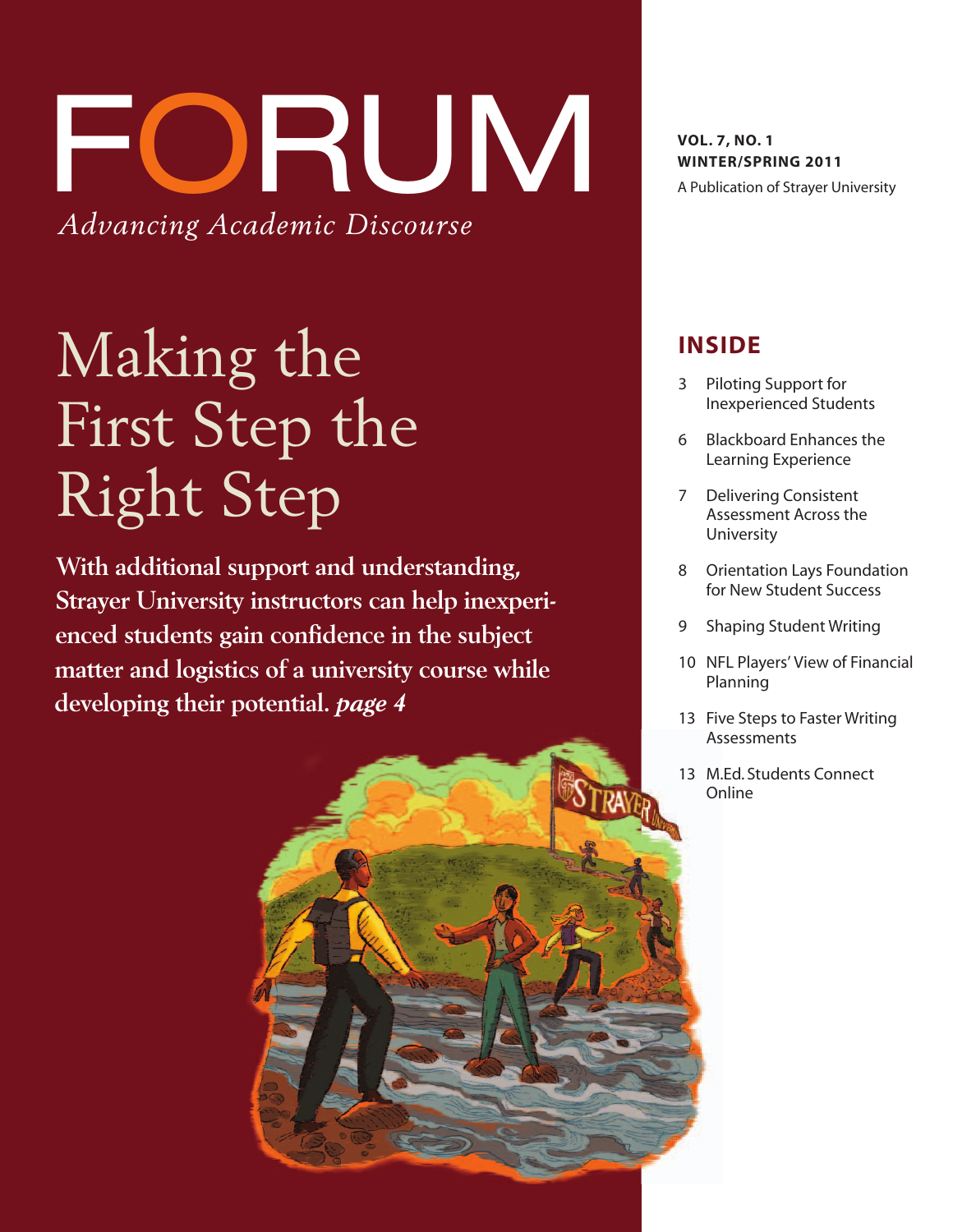#### **Scholarly Writing** o o o o o o o o o o o o o o o o o o o o o o

o o o o o o o o o o o o o o o o o o o o o



**CPA/PFS, CFP®** Faculty, Chesterfield Campus, Virginia

### Retired National Football League Players' Perceptions of Financial Decisions Made: A Phenomenological Study

Professional athletes make a lot of money, but they are far from financially secure. According to the NFL, the minimum annual salary for National Football League players was \$325,000 in 2010, and per USA Today, the median annual salary for all players in 2009 was more than \$790,000. Yet according to Barnes, "professional athletes are probably the most financially vulnerable persons of our times." And at least monthly, new stories are published about former athletes who are now destitute.

Consider these facts: According to Gamesover.org, approximately one quarter of NFL players report financial difficulties in the first year after retirement. Bodipo-Memba reports that within two years removed from their last game, 78% of all NFL players are divorced, bankrupt or unemployed. Divorce, in particular, has a disastrous effect on the financial well-being of professional athletes.

Many NFL players are ill-equipped to face the unique financial challenges that come from life as professional athletes, and they make poor financial decisions that lead to running out of money soon after their playing careers have ended.

#### **The Study**

To combat the problem that professional athletes are ill-equipped to face their unique financial challenges, a qualitative phenomenological research study was performed—the first of its kind in professional sports. The study examined the actual experiences and perceptions of 25 former NFL players regarding the financial decisions they made as active players for information that could lead to an appropriate model for making good financial decisions.

Volunteers for the study were solicited from the ranks of retired NFL players in Virginia and North Carolina with the assistance of the NFL Players

Association. Of these volunteers, 25 participated in one-on-one interviews with the researcher. To protect participant anonymity, each respondent's interview transcript was assigned an identifier, NFL-01 through NFL-25. The data from the transcripts were coded, grouped into themes and formed the basis of various findings and recommendations.

#### **Recommendations for Leadership**

Leaders in the National Football League, NFL Players Association and NFL Teams need information about the influential factors that may increase NFL player awareness about making better financial decisions. This research study is important to NFL leadership, particularly in the framework of gaining a stronger understanding of the influential factors that contribute to the financial decisions of NFL players. The 25 former NFL players' perceptions and insights about influential factors that contributed to their financial decisions provided input on what these players would have liked to have implemented at the league, team or union level. Recommendations for NFL leaders revolve around the categories of (1) disabilities and injuries, (2) NFL pensions, (3) careers after football, and (4) financial education.

**Disabilities and Injuries.** Disabilities and injuries have taken their toll on former NFL players, with 65% of them leaving the game with permanent injuries and high instances of depression. Medical assistance and disability payments for retired players need better funding, especially for those with footballrelated disabilities and injuries. Former NFL players who earned four credited seasons post-1998 will receive \$1,880 per month at age 55. Players before the recent era received much less in postretirement benefits. NFL-20 reported, "I wish we had better pensions. We were the backbone, the people, the